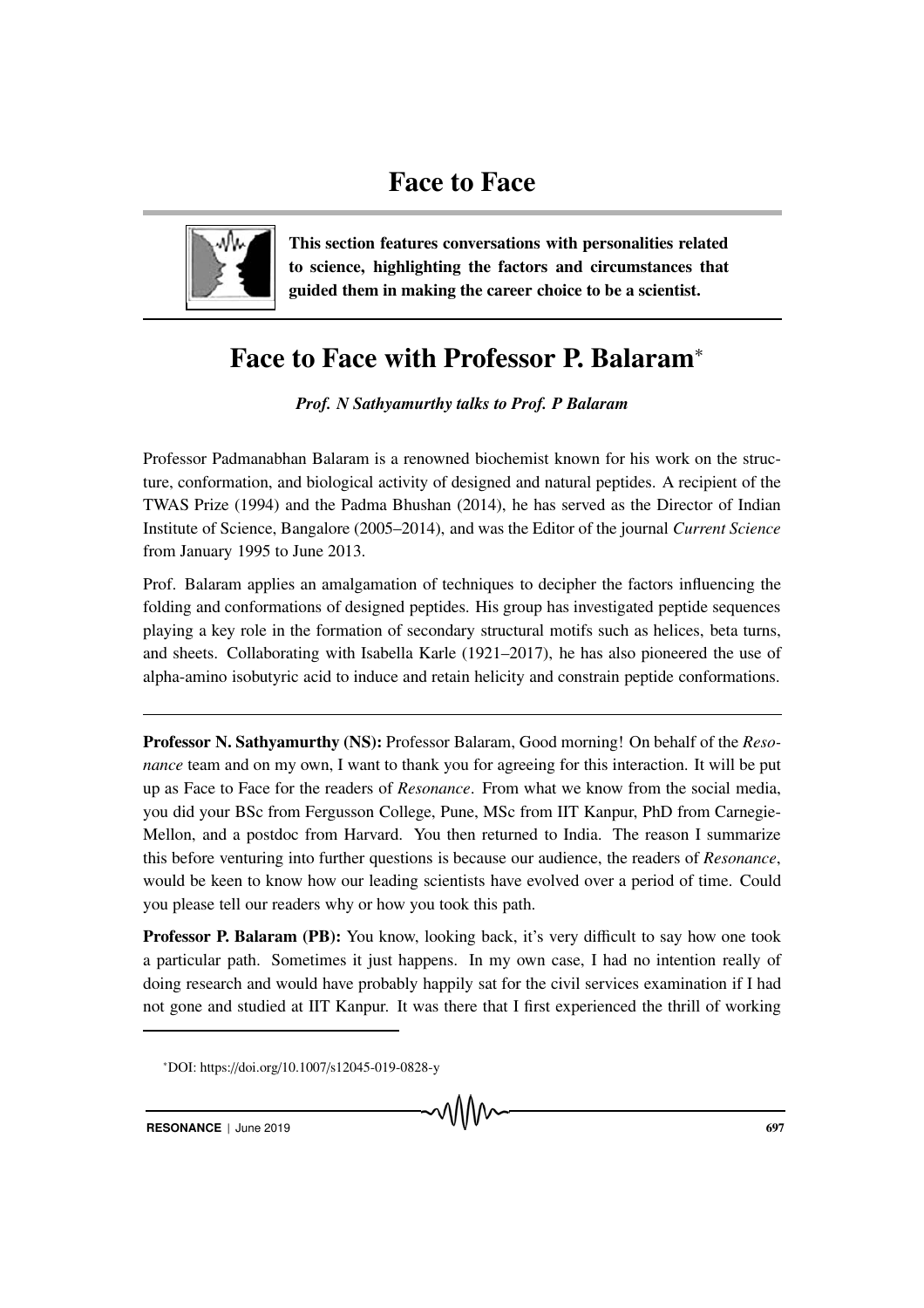in the lab. And it was sort of inevitable then that one drifted into research. I went abroad, to the United States, and did a PhD. I did a very short spell as a postdoc and came back almost immediately thereafter to India. In those days when you came back to India, you were primarily interested in getting what one would call a 'permanent job', which would then keep you going for the rest of your career. I was fortunate to be selected as a lecturer at the Indian Institute of Science (IISc), Bangalore, where I have stayed ever since. So, I don't think, in making these choices one has actually done something very conscious. Sometimes it just so happens.



## Prof. N Sathyamurthy with Prof. P Balaram, Indian Academy of Sciences

NS: It's interesting that you mention that you got excited while doing experiments as a student in IIT Kanpur. In your opinion, do you think that one of the most important things, when you are a student, is to be able to work with your own hands?

PB: Yes, I think, as a student, either at the undergraduate level or at the postgraduate level, it's most important to go and work in a laboratory. For instance, I was interested in chemistry. There's nothing as exciting to a young student as actually messing around in a chemistry lab. You know things are boiling, things are breaking, there is action all the time and in those days people used to work at night in Kanpur and for the first time, you sensed a kind of profession in which timing was not important. The whole day was actually the work day. I think for young students this makes a huge impression on their minds.

NS: Yes, I remember when I was in IIT Kanpur, we used to say that lights never go off in the Southern Labs to indicate that the students work day and night and, of course, the faculty is also there, seven days a week. Now, you were so excited about doing experiments in chemistry that you did a PhD and postdoc in chemistry. But after coming back to India, you worked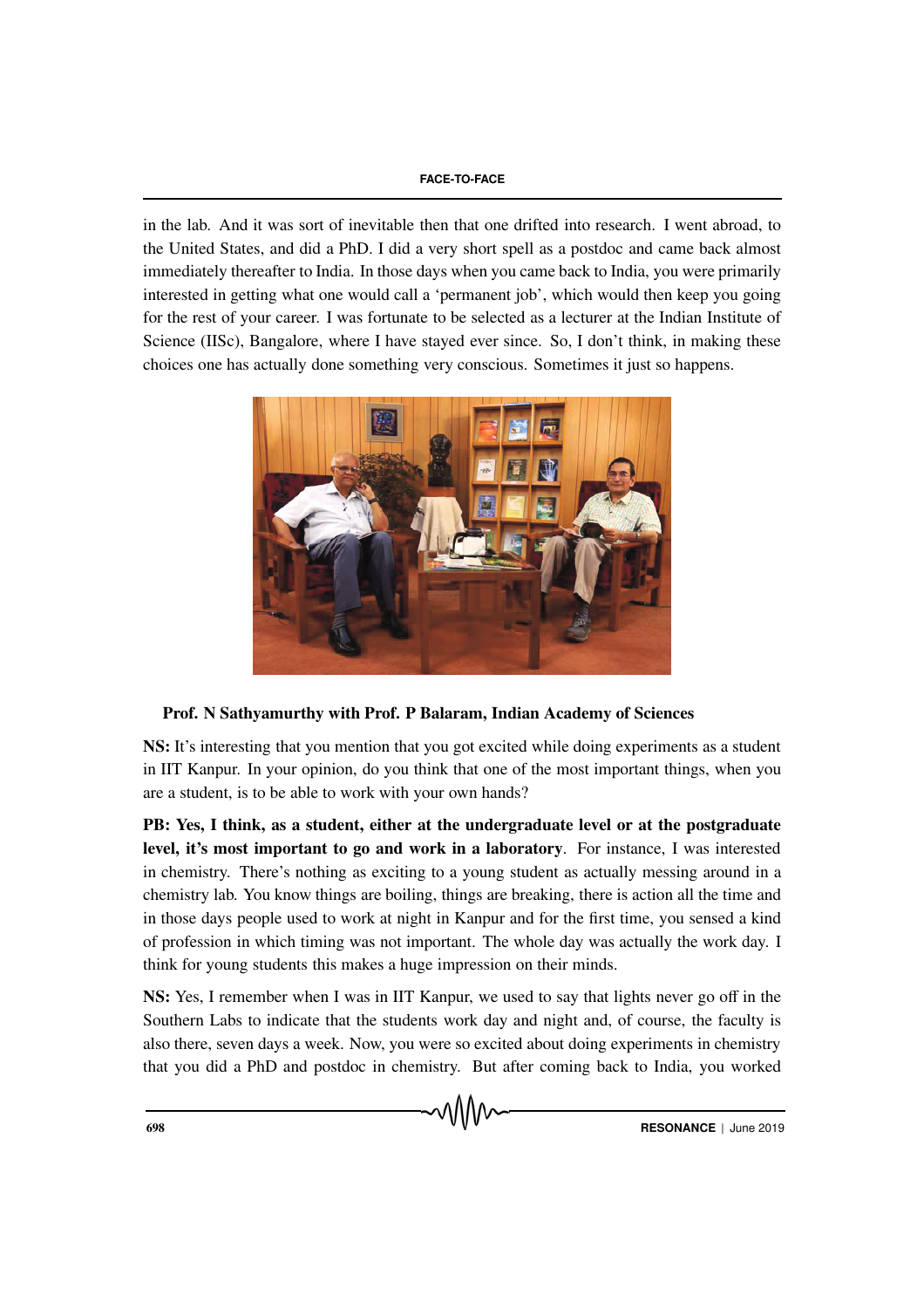predominantly in the area of biology. I am not sure if I should make a distinction between chemistry and biology. I think it's better that you comment on it.

PB: I don't think I really worked in biology. I would still say that much of my work was in chemistry, but it was slanted towards understanding biological processes and biological phenomena. I work primarily in the area of peptides and my choice of working in the area of peptides was determined by the department in which I actually got a position. I was appointed as a lecturer in Prof. G. N. Ramachandran's department, which was the Molecular Biophysics Unit (MBU) at IISc Bangalore. Ramachandran had just moved from Madras. Ramachandran, in my view, was probably one of the most outstanding scientists of post-independence India. His work has found its way into textbooks and his name is forever linked with the kind of work that he did, which led to the Ramachandran map. Ramachandran was a very dominant figure. I was a little less than 25 years when I came to his department. He was, of course, a very senior and established figure. I quickly realized that one had to do something in which he was interested; otherwise you wouldn't have a good time in the department. And then as I listened to the kinds of seminars and discussions which took place, I realized that the field was a very fertile one for a chemist to move into. So I began to work on the field of polypeptide conformations, stereochemistry and so on for which I was well trained.

I didn't know anything about the field until I came to Bangalore. So I think it was really Ramachandran's influence. He sort of nudged me in the direction which I subsequently took, although he wouldn't have realized it himself.

NS: Would you say Prof. G. N. Ramachandran was your role model?

PB: I frankly don't like the term 'role model' because you know when someone asks Virat Kohli whether he's modeled on Sachin Tendulkar he doesn't quite like it. I think everybody would like to be themselves. But you get unconsciously influenced by the people who surround you. And when the people who surround you are exceptional, as Ramachandran undoubtedly was, then I have to say that he was a dominant influence on my thinking. I always wanted to really understand how he actually did all the wonderful work that he did in Madras.

NS: I understand what you are saying. I would like to ask two questions. Would you like to say a couple of sentences about the work that Ramachandran did? People talk about the golden era of physics, including in India, in the early 20th century. Ramachandran was not part of that golden era. So would you like to comment on these two issues?

PB: Yes, I should say a little bit about Ramachandran himself. Ramachandran was a student of physics and he worked with C.V. Raman for his PhD at the Indian Institute of Science (IISc). What Ramachandran did was to work in the area of optics, to begin with, and slowly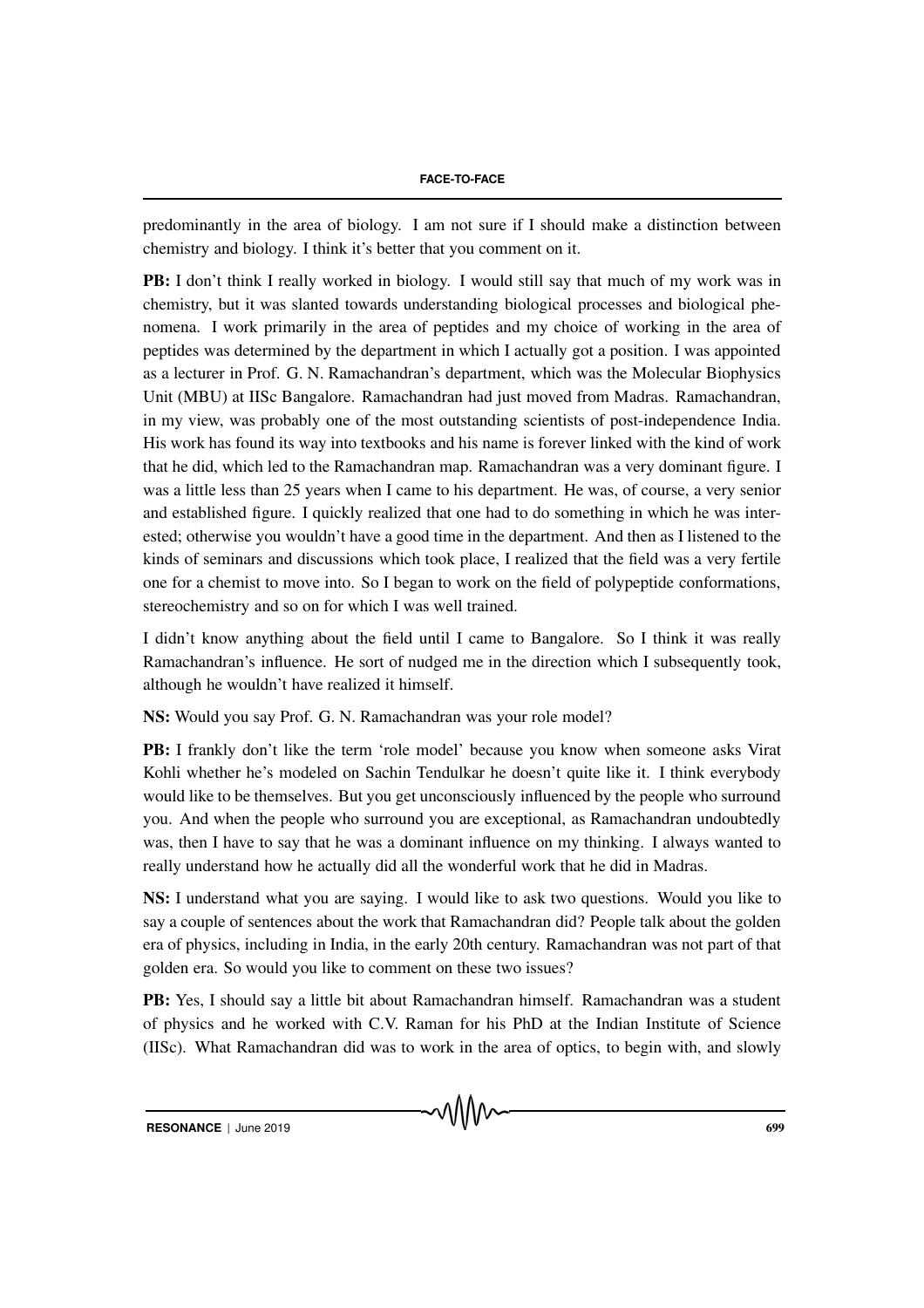after he got his PhD, he began to do the first X-ray diffraction experiments in the physics department at IISc in Bangalore. In 1951, he was appointed as Professor of Physics at Madras University. That was when Madras University started its physics department and they originally wanted Raman to go there. But Raman had by that time reached the age of retirement. So, he suggested that Ramachandran go to Madras. So he went at the age of 29 as Professor of Physics. You can imagine even today a Professor of Physics is a formidable individual. In those days, he would have been an even more formidable individual as the head of the department and all that, at the age of 29. Ramachandran needed a problem to work on. When the British physicist and chemist, I should say polymath, J. Desmond Bernal visited Madras, he suggested to Ramachandran that maybe he should use X-ray diffraction to study the structure of collagen.

Collagen is the most abundant protein in our bodies. It's the protein which is there in connective tissues. It's what gives your skin all its mechanical properties. The structure of collagen was just being investigated in England and the United States by the foremost people in the field at that time, Linus Pauling in America and Francis Crick in England. Ramachandran began to work on the structure of collagen with his postdoc, Gopinath Kartha, who was another outstanding figure. The two of them together took X-ray diffraction photographs of collagen and using the special features of the amino acid composition, eventually worked out the triple helical structure of collagen.

It's quite remarkable, when you look back at this achievement. This was done at a time when all these structures were being worked out either at Caltech by Pauling or in Cambridge by the British group. This was absolutely contemporary work. Of the three structures that marked the dawn of structural biology, that is, the alpha helix of proteins, the DNA double helix of Watson and Crick and the collagen triple helix of Ramachandran, technically, the collagen triple helix was the most difficult structure to postulate.

I will use one technical term here. Proteins are polymers which are composed of amino acids and every third residue in collagen is the amino acid glycine, which is the smallest amino acid. Therefore, if you want a structure in which you have multiple chains which wind around a central axis, you would put the smallest amino acid residue in the interior of the structure. Because that's the only residue which can be accommodated. As I heard Ramachandran tell the story, he got the idea of the triple helix one day suddenly, when he was trying to solve this problem. While watching his wife braid her hair in the way of a traditional Tamil lady, he realized that you could have chains which coiled around themselves to give a rope-like structure. In retrospect, this looks remarkably simple, but it was, I think, an insight which came to him. I think, for students it's most important to understand that insight comes only to some people at some times. Suddenly, the problem appeared to have been solved. Subsequently, the story gets very interesting. Francis Crick of DNA fame was also working on the structure of collagen.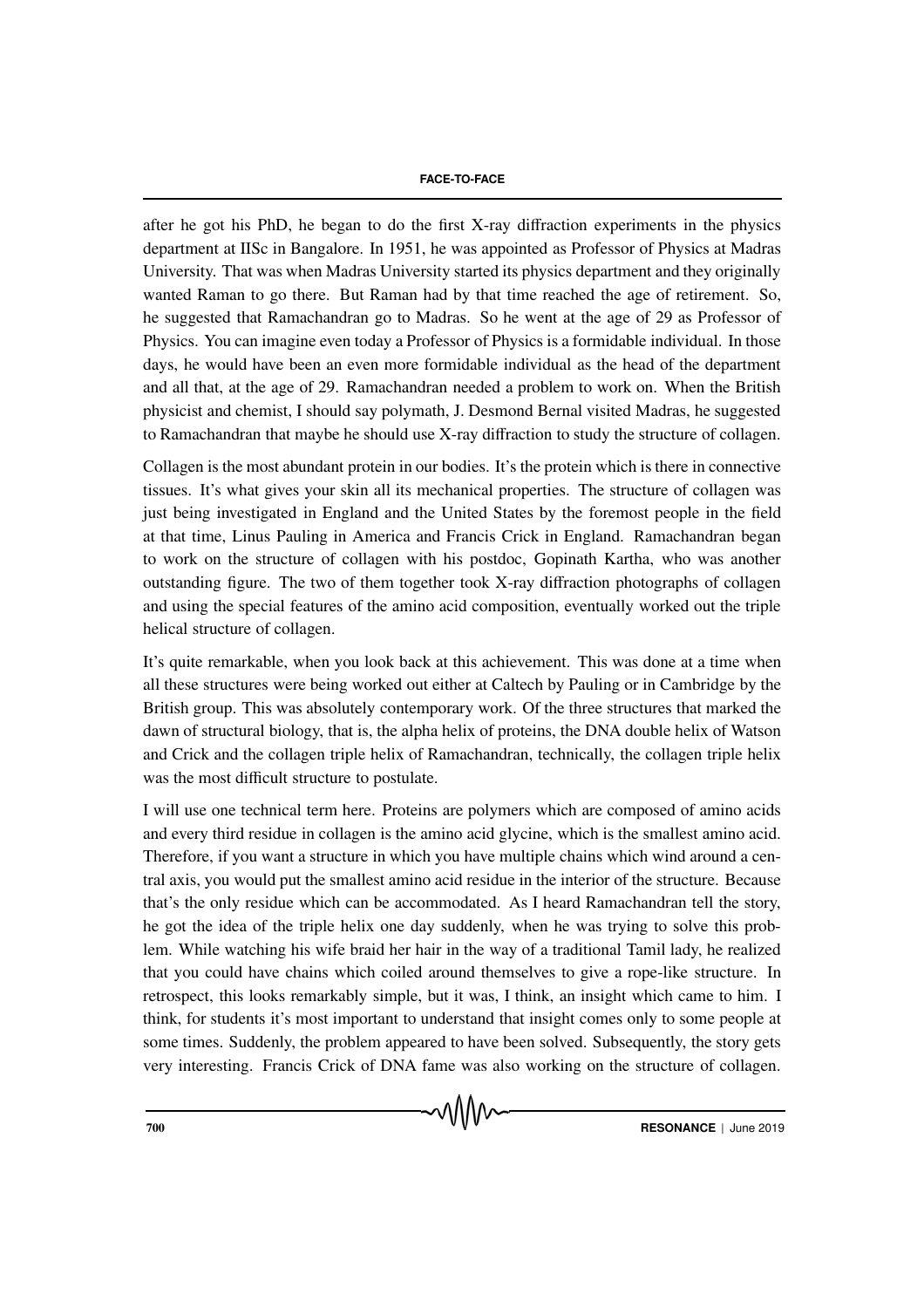Ramachandran published his paper in the journal, *Nature*. Crick, of course, was quick to point out that the Ramachandran structure was wrong because in that structure atoms came too close to one another and, therefore, the structure would be, sterically impossible. This affected Ramachandran a great deal and he began to ask the question of what was 'sterically impossible'. Another way of putting it was how close could atoms come to one another. Therefore, one needed to find the van der Waals contact distance. If you can consider atoms as hard spheres like cricket balls you can't push them together beyond a point. They can only touch one another. So that would be the distance of contact. So Ramachandran and his colleague V. Sasisekharan and a PhD student, C. Ramakrishnan then looked at the available crystal structures. Remember, this was in the early 1960s. Very few structures were available and they looked them up and made a table of what was called van der Waals contact distances. Eventually, they showed that the collagen structure was in fact a stereochemically possible structure and, therefore, likely to be the correct structure. They also came up with a very general principle applicable for all proteins which permitted mapping of the stereochemically allowed conformations or threedimensional structures of protein chains. This then led to the famous Ramachandran map, which you will now find in biochemistry textbooks. In fact, in the West sometimes young graduate students (I've had this experience myself) ask you whether 'Ramachandran' is a noun or an adjective because they don't know what it is; but it's the name of a person associated with two-dimensional maps that are used to understand the three-dimensional structures of proteins. So, Ramachandran's name is now immortalized in the scientific literature. At the time when I came to the department in Bangalore, I did not have the kind of appreciation for Ramachandran's work that I have now. At that time I was young. I remember his asking me whether I knew anything about the structure of collagen. I was truthful. I said, "No, I do not know anything about the structure of collagen", and he was not very happy. But over the course of many years, particularly by interacting with my colleagues Ramachandran, Sasisekharan, and Ramakrishnan, I slowly learned much of what was known about polypeptide conformations. That then became the area in which I worked.

NS: In a lighter vein, thank God Mrs Ramachandran was braiding her hair in the traditional way and not like the modern girls letting their hair loose.

PB: My suspicion is, Ramachandran would have still got the structure I suppose.

NS: One technical question: The van der Waals radius was already defined in Pauling's book, *The Nature of the Chemical Bond*. So Ramachandran was able to correlate the stereochemical angle and the van der Waals radii. Is this correct?

PB: Not entirely. For much of the protein computational work that is done today it is a Table which appears in his second paper which is used. Over a period of time, to account for experi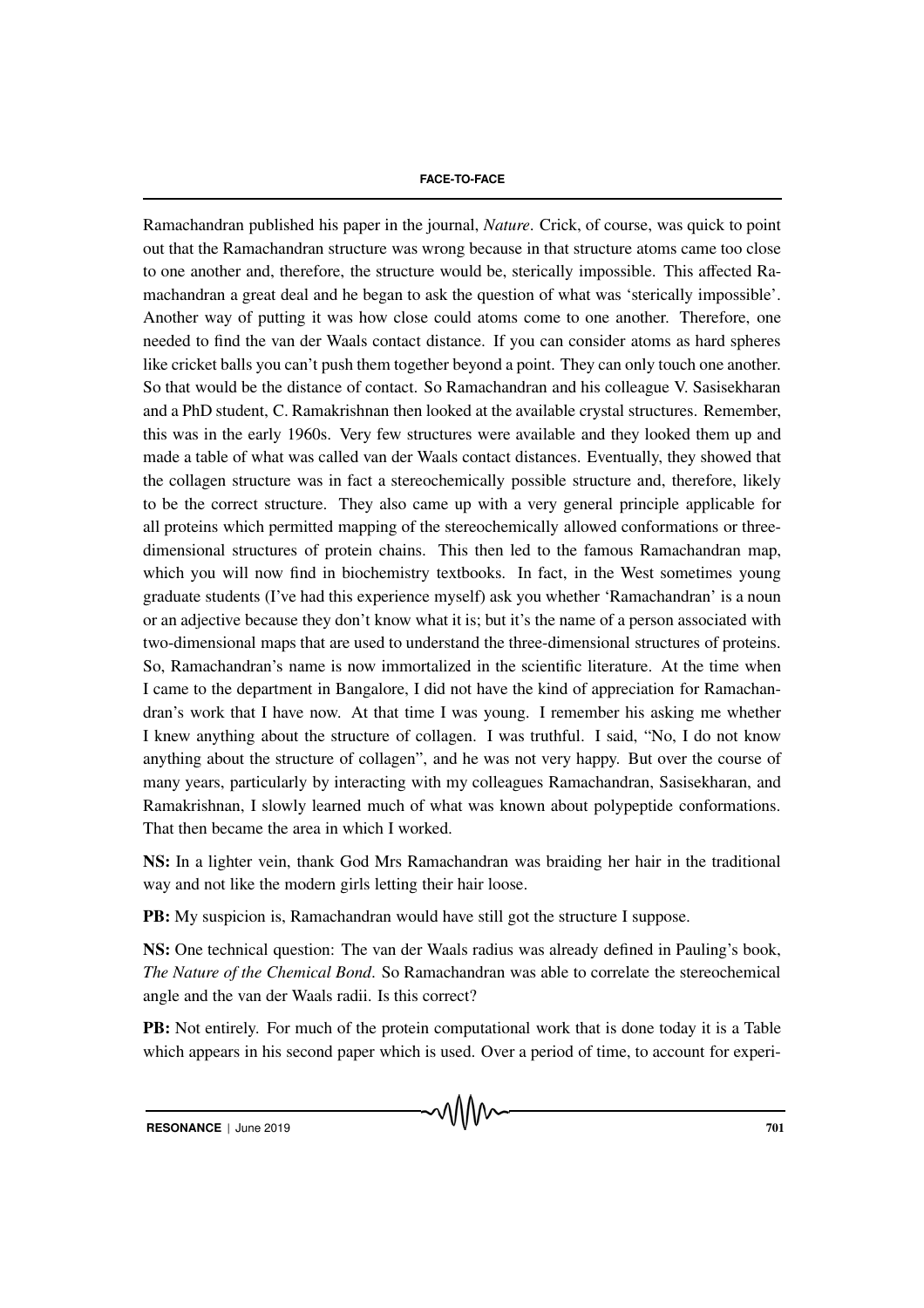mental data, atoms are no longer considered like cricket balls but they have now become tennis balls, and you can press them a little bit further against one another. So, there is a bit of give and take as far as van der Walls distances are concerned.

NS: You mentioned that Ramachandran was a physicist working on a biology problem, so to say. But Ramachandran himself was originally trained as an electrical engineer. Isn't that right?

PB: No. Ramachandran was not trained as an electrical engineer. He had done a degree in physics and then came to join the electrical engineering department at the Indian Institute of Science. The story (possibly apocryphal) goes that he wasn't interested in electrical engineering but in physics. So, he would come and stand in front of Raman's laboratory waiting for Raman to come in every day. Raman saw this and spoke to him, and Ramachandran expressed his interest in physics. Raman quickly realized that Ramachandran was an exceptional student. Raman called the professor of electrical engineering telling him that Ramachandran was too smart to be an electrical engineer and that he was transferring him to physics. So, you can see that Raman would not have endeared himself to his colleagues. But he took Ramachandran.

NS: If Ramachandran could do it in the 50's and 60's in India, people ask this question: Why is it that Indians working in post-Independence India have not done work that gets the Nobel Prize?

PB: I think it's a sort of unfair criticism to make of Indian scientists today. I feel you have to compare scientists at the time that they were working. In the early 1950s, science was still a relatively limited activity in the United States. The United States' postwar thrust to put a lot of money into universities for scientific research was in its early stages. The scientific community worldwide was a relatively small one. People are sometimes fortunate, given the time at which they work in a field. It was probably much easier to get into the Indian Test cricket team 50 years ago than it is today because everybody wants to get into it. Every parent, who can afford it, now put their children into coaching camps, now that the potential of the area has been recognized.

Today's science is a vast enterprise and the kind of money and effort that is being spent everywhere must be recognized. There is China, there is America, there's Japan and Europe, and so on. Therefore, the Indian contribution will necessarily be smaller and smaller with respect to the worldwide expansion.

NS: Then what do you think that the young scientists should do?

PB: I don't think scientists should worry too much about Nobel Prizes. They shouldn't worry too much about doing science for the sake of recognition. But they must look at the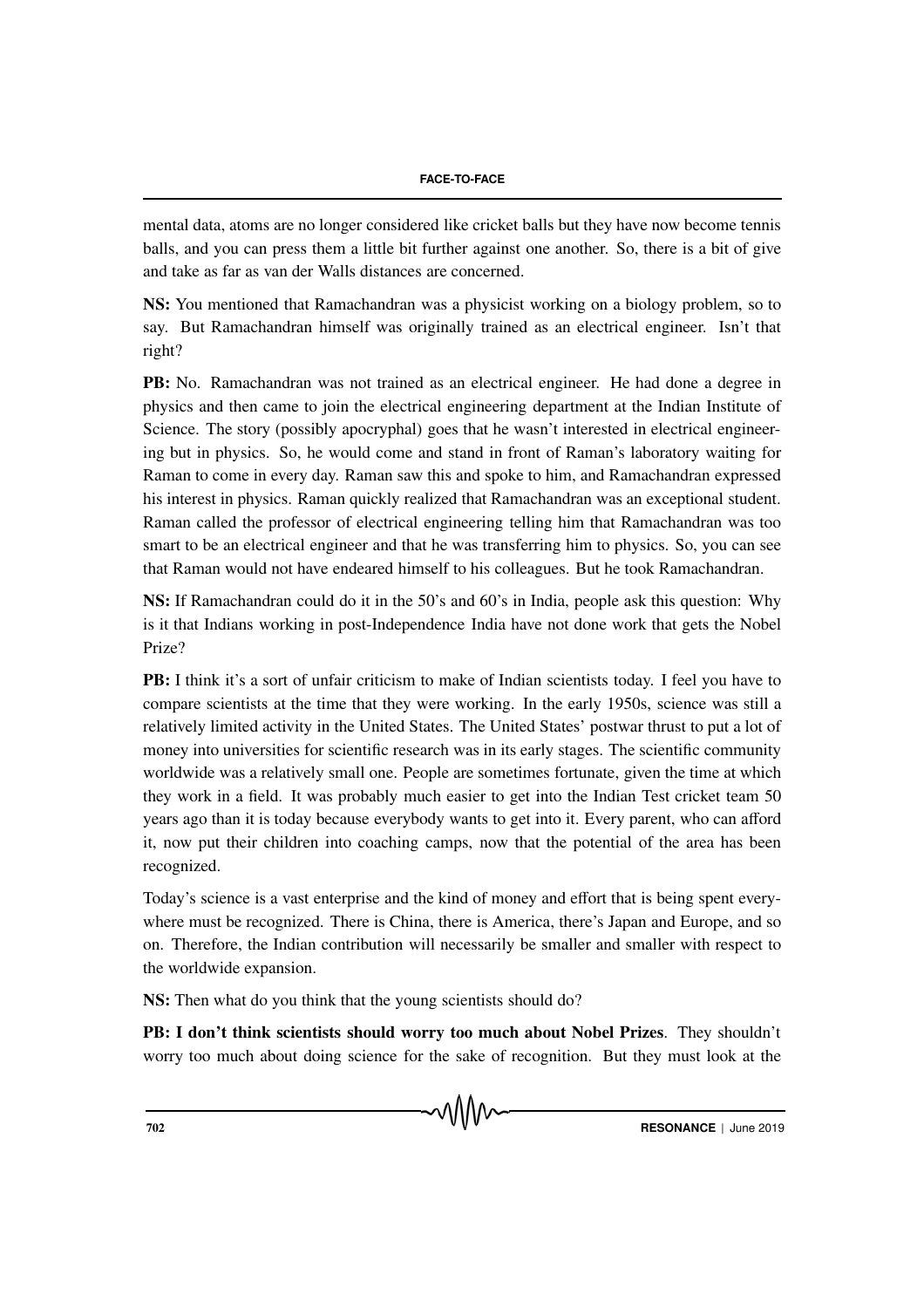task of doing science as something that they would like to do.**I mean every artist does not** paint expecting that his paintings are going to fetch a million dollars. Every poet does not write a poem expecting to become Rabindranath Tagore. We do need to do things that we are interested in. Science is an extremely exciting activity. Today my only regret is that I am not younger. I still like messing around. I still like talking to students, and I still like doing something exciting. And if you don't do something all the time, your chances of finding anything are negligibly small.

NS: So would you say that curiosity-driven science is still relevant?

PB: I would say, as far as science is concerned, it is driven by curiosity. And I think today's emphasis on applications, even before you understand something, is not likely to yield fruits. I think if you do very good science it will automatically have an application. And the only way to do good science is to be curious, and do what you like to do and do it despite what anybody else around you thinks about it. This is very important in science.

NS: You have spent nearly four decades of your life studying the structure of proteins. If I remember right, you have also worked on introducing some unnatural amino acids in order to understand protein structure. Looking back, do you have a feeling that you have uncovered some facets of protein structure?

PB: Yes, I'll say a word about my own work. When it started, I was actually looking for a problem to do and that problem would have to be in the area of proteins or polypeptides because Ramachandran's department was focused on this. This was a biophysics department in which every faculty member had been trained in physics or physical chemistry and I was the first person who was trained in organic chemistry. Therefore, I was expected to do chemical and biological work, whereas the other people would work on something closer to their training in physics. So I began to do synthetic work on making small peptides, small fragments of proteins by chemical synthesis. When I was looking for things to do, I came across a paper, which corrected a structure determination of a naturally occurring molecule. When I looked at it there was an unusual amino acid in the structure. When I looked up this amino acid, it was not available in the catalog, and it appeared to be synthesizable from simple available chemicals, acetone and ammonia. Therefore, I thought if I made that amino acid, which nobody else had, I would be able to make molecules with it and slowly begin my career. It was not one of the 20 genetically coded amino acids, and it turned out it was relatively easy to make. Afterwards, we began to make peptides with it and then to my utter surprise, all the molecules that we made gave very beautiful crystals. Our department was full of physicists wanting to do X-ray diffraction, and so we began to do X-ray diffraction on these and determined their structures. At that time, the general feeling was that peptides were hard to crystallize, but these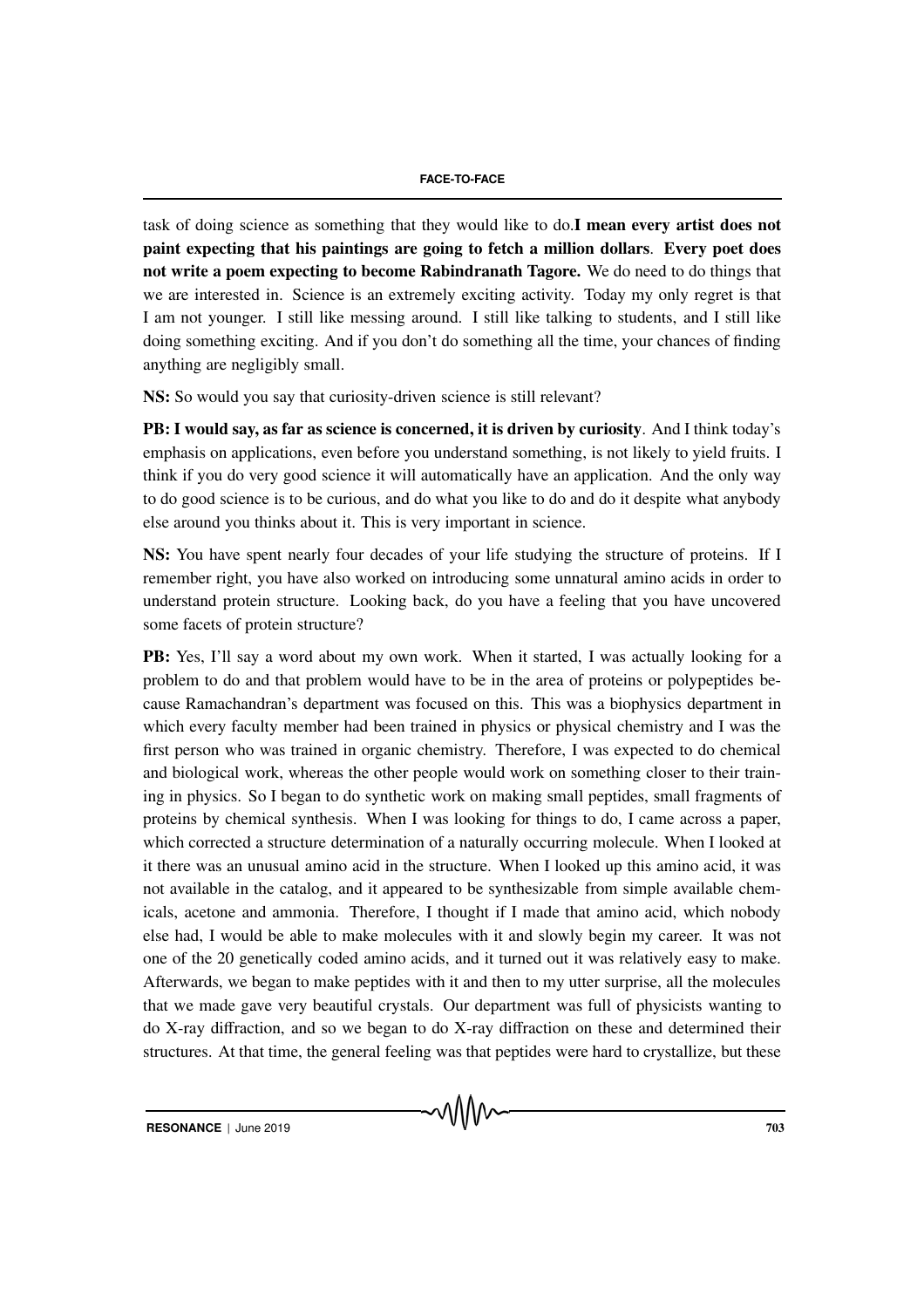peptides began to crystallize everywhere. It wasn't that we were better than anyone else. It was just that the molecules were crystallizable. This allowed me then to think of problems where one could mimic the structure of proteins, using what one calls now as conformationally or stereochemically constrained amino acids. The Ramachandran allowed conformations could be selected out using these amino acids. I then worked on this for many years. Because of this work, I became interested in proteins and then began to do protein biochemistry and worked with enzymes. My work has been primarily in the area of what I would call polypeptide chemistry, protein biochemistry and I've used a variety of techniques. I like to use any technique which comes along. And so I've never been particularly specialized, be it nuclear magnetic resonance or crystallography or computational methods or infrared spectroscopy. At some point or the other, I've used all of these. So, effectively I've been viewed by most of my colleagues as someone who is not very specialized and a little bit of a generalist.

NS: So you were looking at a problem and then using an appropriate tool rather than having a tool and looking for a problem to apply to?

PB: Yes, I think it's very important to have problems. The tools come along. This, I must say, is one thing that I learned at Harvard, in R.B. Woodward's laboratory. Because, if you look at every one of Woodward's major syntheses, the tools to study the molecules or the intermediates did not exist at the time that he conceived the synthesis. But every tool came along. Most dramatically, in the case of vitamin B12, which I witnessed, two techniques appeared on the scene; nuclear magnetic resonance (NMR), specifically, Fourier transform NMR and high-performance liquid chromatography (HPLC), which is commonplace today. But in 1972, the only place where HPLC was being done in an academic laboratory, was at Harvard on the B12 synthesis.

NS: So, what is the most important thing that you learned by working in Woodward's lab at Harvard?

PB: One thing I learned in Woodward's lab was the different ways in which people worked. The group was international. There were Germans, there were Swedes, there were Japanese, there were Englishmen and the odd Indian. Not many Chinese in those days. Maybe an American-Chinese. But everybody had their own working style in the laboratory. At times, I thought that the least disciplined were the English and the Indians. Woodward was an inspirational figure. One of the things one learned from him was how hard one had to work. Woodward was different in many ways. He was a very easy man to admire, but a very difficult man to follow. You know you can't work 16–18 hours a day. You can't work without sleep. These were things he could do. He would prepare his lectures endlessly – for eight hours, 10 hours and rehearse; and then go and give the lecture. His lectures were very famous. I've heard a lecture which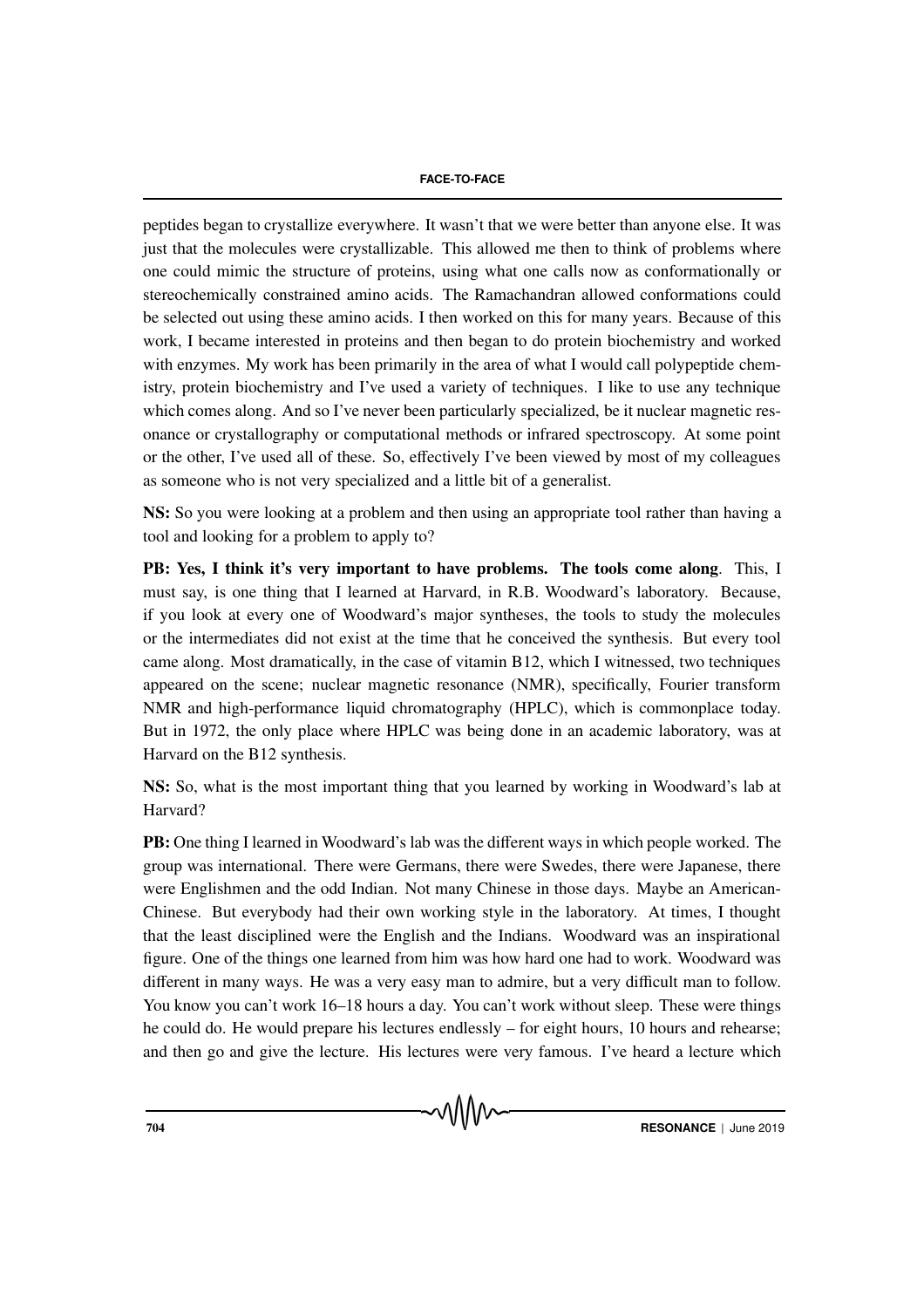lasted for over three hours, which is now available on the Internet. But there had been lectures, which lasted for five.

NS: This was on the synthesis of vitamin B12?

PB: Yes, it was on the synthesis of vitamin B12, at Harvard where he spoke for over three hours.

NS: People today emphasize on collaborations. During your studies of protein structure, you were collaborating with Dr Isabelle Karle. Once I heard from you that you had not met her and yet you were collaborating for a long time. Was that easy? Was it before the Internet era?

PB: This was long before the Internet era. You see, we had reached a stage in making peptides where we had gone on to fairly large peptides. And to our surprise, these were crystalline and, therefore, you could apply X-ray diffraction. But in those days we did not have diffractometers in Bangalore. Collection of data was not easily possible, but even more importantly, the molecules had reached a size where direct methods of phase determination were hard to apply, and the methods of protein crystallography could also not be applied. They fell in an intermediate range. Isabella Karle was the world's leading expert in pushing direct methods as far as they would go. In fact, her husband Jerome Karle received the Nobel Prize for the mathematical methods. Isabella Karle, who was left out of the Nobel citation did all the structure determinations which established the method. She was an eminent scientist and was interested in peptides. I knew her work. I was young back then and never thought twice about writing her a letter in 1985. She wrote back a very cautious letter, telling me nicely that she could not commit herself to do this, but if I sent her the crystals, she would take a look at them. In those days, after the student got the crystals, I would sit at my desk, take them out and put them on a glass slide, transfer them to the test tube using small implements, rather like the kind of things that dentists put into your teeth. Then we would seal up this glass tube and go to the post office and send it. After I sent her the first crystal, she found that it diffracted wonderfully. She'd never had a molecule of that size. She was most excited, and she wrote back. At that time she would send everything by airmail. Fax had not appeared. This was probably 1985, and we had a minor disruption because I think shortly after we started the collaboration, Jerome Karle got the Nobel Prize. Isabella wrote saying that because of the festivities, the work was a bit delayed. She then began to determine these structures. So we would collect the crystals, pack them and send them away and wait for the postman. I must say that the postman has played one of the most important roles in my career, both at the time I got a Fellowship to go abroad and later to get structural data.

She was much older than me. She passed away some time ago, in her 90s. When I started collaborating with her, she was already probably 65 or thereabouts. And then I had a very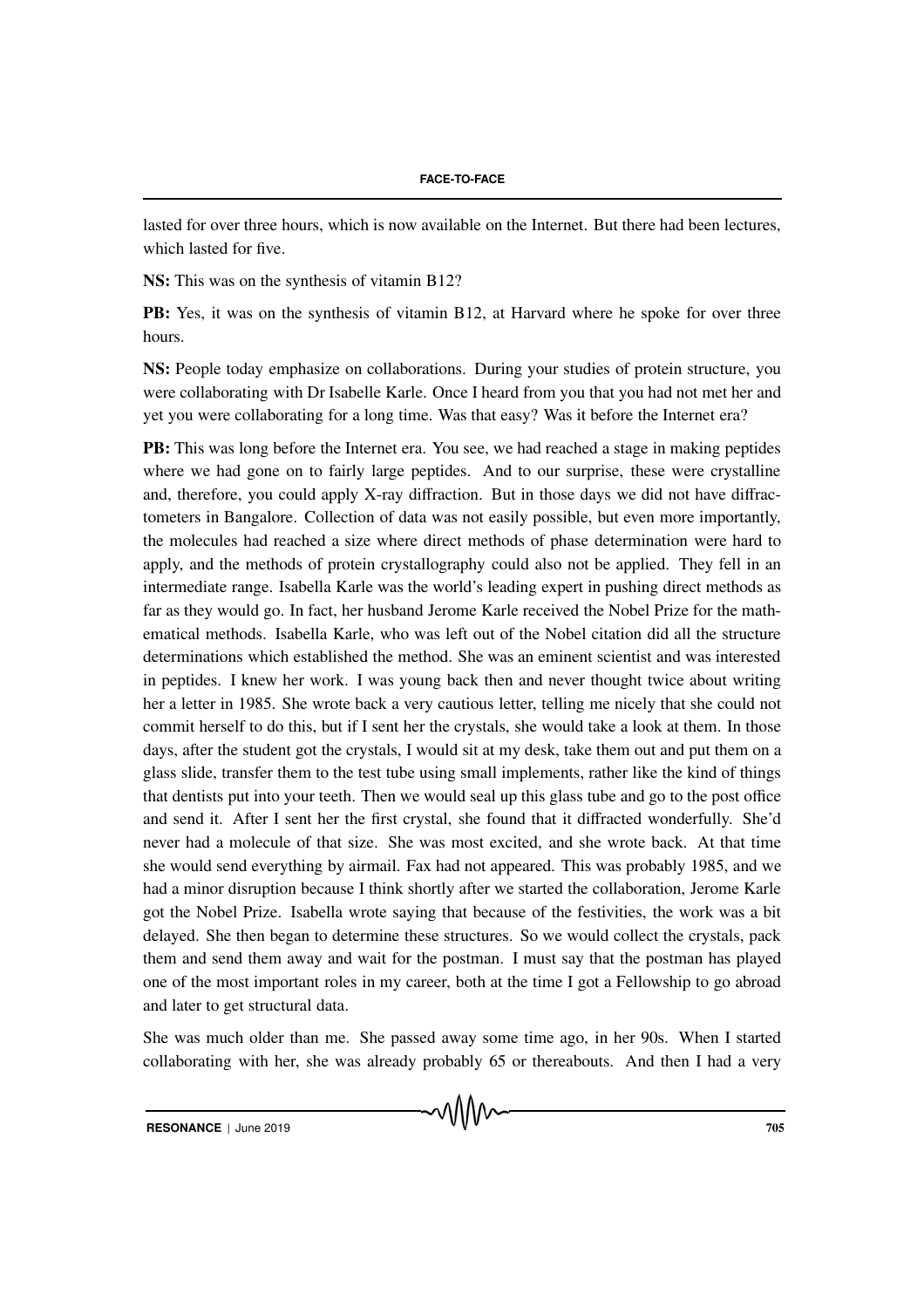fruitful collaboration. Our first paper was published, probably in 1985 and our last paper was in 2014. So, it was a long collaboration.

NS: It's interesting to note the age of Isabella Karle when your collaboration started. In this country, people think that even scientists should retire at 60, 62 or 65. Don't you think that a lot of talent is being wasted in the process in this country?

PB: Prof. Sathyamurthy, your question is a loaded one, and anybody who hears my answer will say that I am biased. Strictly speaking, like in the United States, there should be no age discrimination in many things, science amongst them. I don't think age should matter. It should really be only one's ability – physical and mental. Being physically fit doesn't mean that you are mentally able. Also, there are many people who are physically not very strong but are mentally perfectly fine. So everybody should be allowed to do what they're good at. Where funds are limited, one should give funds and space to younger people, but I don't think one should put everybody out to graze in the fields. You are just wasting people. You're wasting teachers. You're wasting researchers. Many of them could be used to advise in projects, using their expertise. You see, there is no substitute for experience. Today, for example, when you go to the World Cup, Mahendra Singh Dhoni might still be the most important man in the Indian team. Remember 37, 38 or 39 is an advanced stage in all forms of cricket. Roger Federer is doing pretty well in tennis. Science doesn't require that kind of physical stamina. It requires mental stamina and the question is, "how do you judge mental stamina?" Now, here we have some young people listening to us. It's quite possible that my mental stamina might exceed theirs. We don't know. I wouldn't say age is important. Isabella Karle worked right to the end. I will tell you one thing about her. Every letter of hers was handwritten, right to the very end; even when she reached 90, and they were beautifully handwritten letters. The only concession to technology was that they used to arrive by Fax instead of Airmail. She never entered the Email era, and so there was absolutely no question of the Internet.

NS: That's great! Today people talk about systems biology. During this conversation, you emphasized on physicists looking at biology problems. You yourself a chemist started looking at a biology problem. What do you think is the progress on systems biology, and what happens to the traditional botany and zoology subjects, in this country and elsewhere?

PB: I'll take a while to answer this question because this requires some explanation. Traditionally, if you were going to understand a biological organism, be it a human being or a single-celled bacterium, the traditional way is to break it down into its component parts and try to understand all the component parts. This is what is called reductionism, and molecular reductionism has dominated biology all through the 20th century. This approach comes from physics, where if you want to understand matter, you must understand atoms; if you want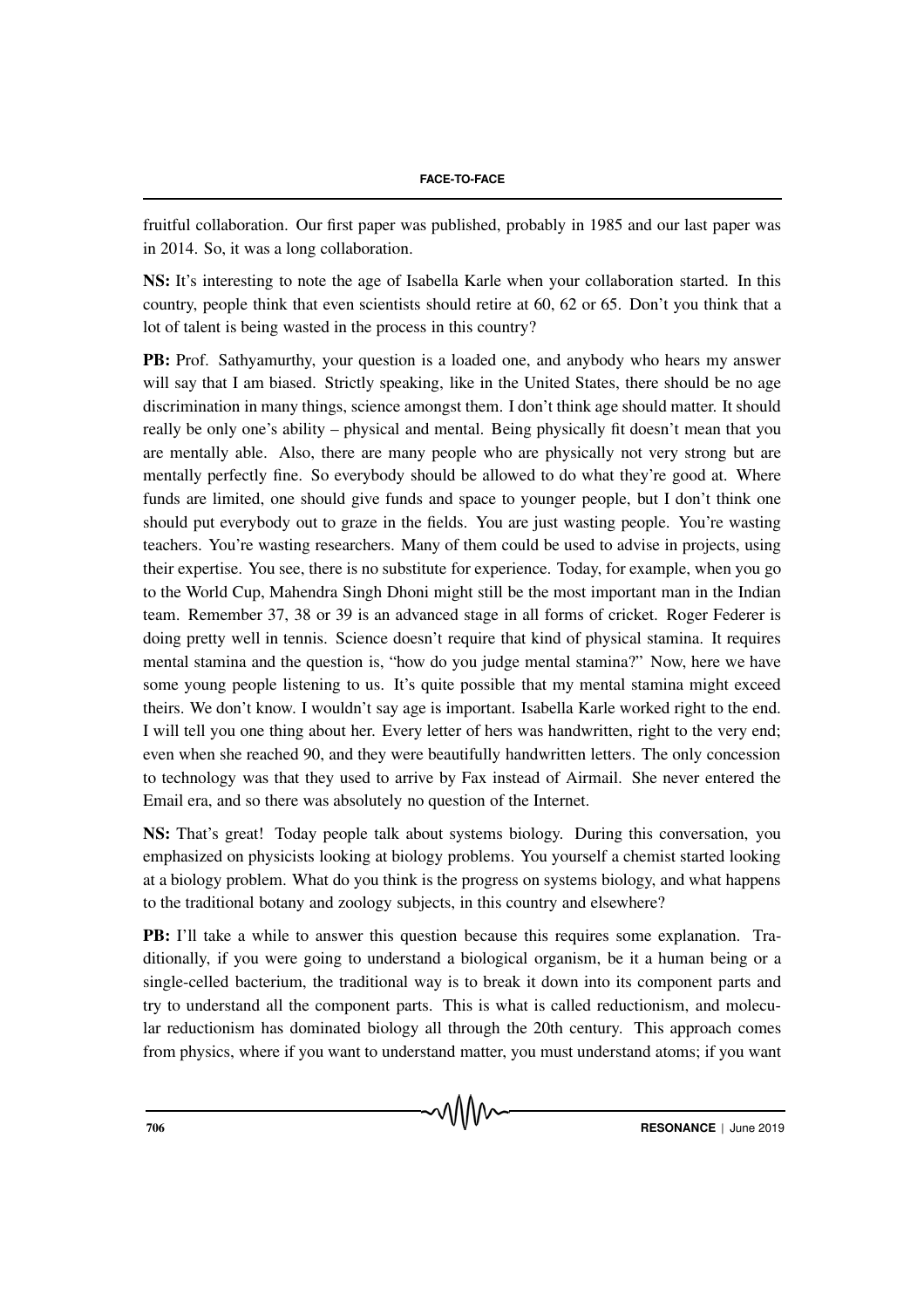to understand atoms, you must understand what they are made up of. It's the same story in biochemistry.

Biochemistry is chemistry; the only qualification is that you are dealing with complex molecules. Reductionism has been wonderfully successful if you want to ask a question at the molecular level. In order to understand complex biological systems better, you must understand the interactions between all the components and the manner in which exquisite control is maintained in a cell, of all the chemistry that is going on. If you look at a metabolic chart, it is full of chemical reactions, illustrated by chemical structures with arrows connecting them. Enzymes, invariably proteins, catalyze every reaction. The chart will look like a traffic map of roads going all over, everything connected. It's a network. The people who understand networks best are electrical engineers because they've been dealing with networks all the time. Today, when the grid fails we know that some very important node has failed in the network. So the idea of networks, nodes and connectivity comes in. But if you look at every chemical reaction, the rate is determined by a rate constant. If it's an equilibrium, it's determined by an equilibrium constant also. But then all these reactions are coupled to one another. So you have this enormous complexity in intermediary metabolism. I think this is one of the first areas in which the systems approach is proving to be very fruitful. In a way, an assembly line industrial process has a starting point and an ending point. But in biochemistry, there's no starting point and no ending point, but many things are circular. And they branch again into other circular reaction sets. So one should look at the traffic map inside the cell very carefully. This is the systems approach, but the systems approach can be expanded. You can ask the question, what makes a liver a liver. It's not just a cell, it's a large collection of cells. Now the question is, "Can I now understand enough about this to simulate a liver on a computer?"

NS: The next logical question would be then, creation of life. Is this a chemical problem or is it beyond chemistry?

PB: No, I think the fundamental problems of life are beyond chemistry. They are even beyond biology.

NS: Let me ask it differently. Would we be able to create life in the laboratory? In a true sense?

My view, at least at present, is, "It isn't going to be possible in the foreseeable future". I suspect that the foreseeable future is a very very long future. There's a very famous statement made by a very prominent biologist, Lynn Margulis, who passed away some time ago. She's the one who recognized that mitochondria inside cells are like bacteria and, therefore, eukaryotic cells must have arisen during the course of evolution, by one kind of bacterial cell engulfing another bacterial cell. The new cell acquired both mitochondria and a nucleus. So she suggested that archaea and bacteria fused together to give a eukaryotic cell. The 'tree of life' has branches: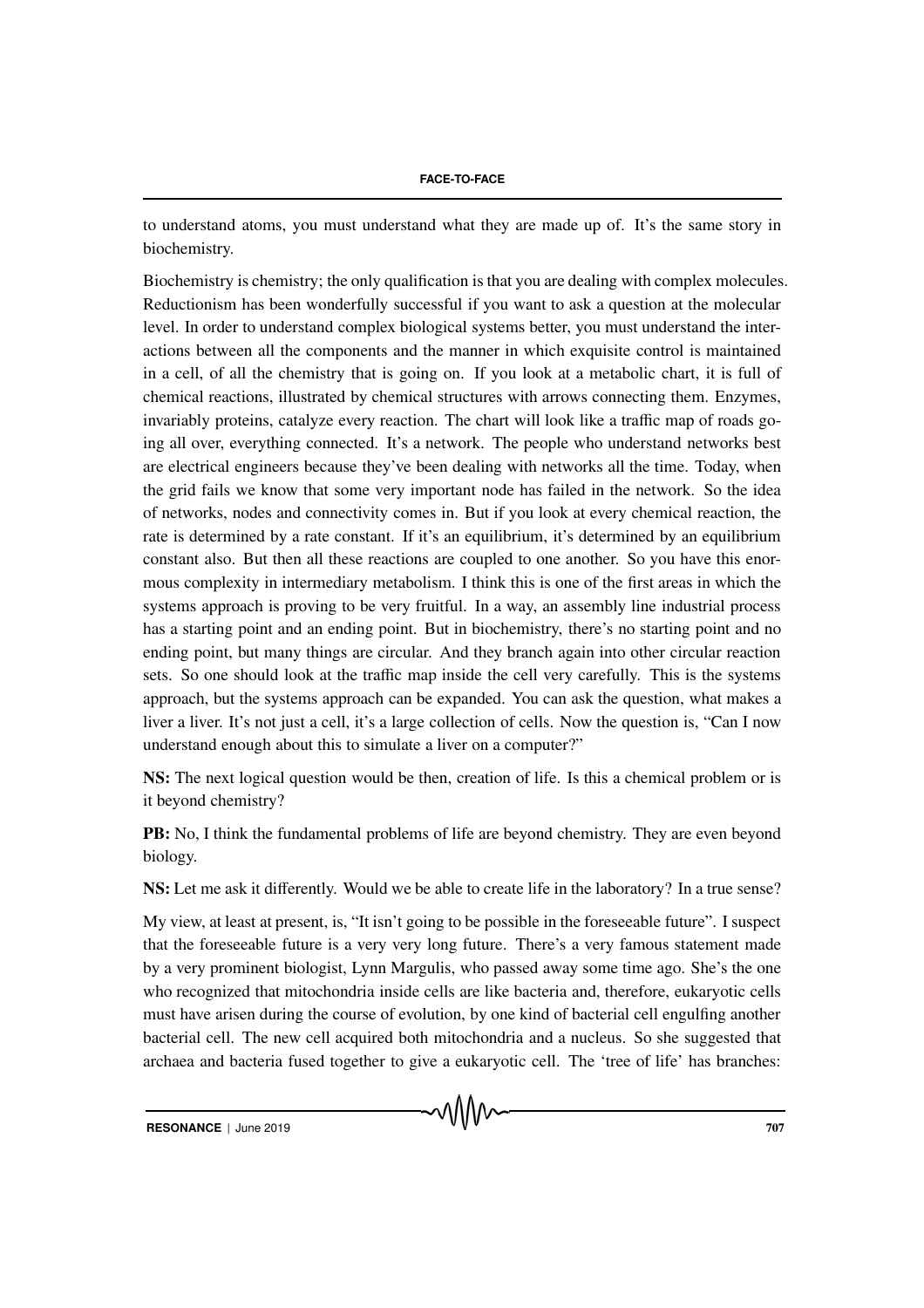bacteria, archaea and eukarya. But it's a tree which doesn't have roots and it doesn't have a trunk either. This is because we don't know how long is the connection between chemical evolution and biological evolution. Darwin was very careful. He called his book, *The Origin of Species*. He never called it the origin of life. So speciation and biological evolution were determined by natural selection. But in one small paragraph towards the end of his book, he says, may be life evolved in some small warm pond. Available chemicals presumably got together and made a cell, and then cells learned how to do other things. That's a complete black box at the moment. So, the completely unsolved problems are: How did chemical diversity originate on Earth? What were the earliest kind of self-replicating organisms on earth? And how did organismal complexity then reach the level of bacteria, archaea and eukarya?

NS: Does Miller's experiment throw any light on this?

PB: No. Miller's experiment is a primitive experiment. It shows that molecules can be formed under drastic conditions from simpler molecules and those simpler molecules are the ones which you might expect in the atmosphere and in interstellar space. There's a paper that has just appeared in *Nature*, which talks about what was the first molecule to be formed in the universe. The first molecule to be formed in the Universe, the authors suggest, is a species which has a helium atom joined to a proton. So in stars, it is helium and hydrogen which were the first sort of elements to appear, and the subsequent synthesis under diverse extreme conditions would lead to simpler molecules and from there to the kind of molecules, which are responsible for biochemistry. It is a long long way: hydrogen cyanide, oxygen, carbon monoxide, carbon dioxide and, of course, minerals. These are a few molecules people talk about.

NS: It is interesting you mentioned about this paper on the formation of HeH+. Formation of H2, the hydrogen molecule itself still remains an open question.

PB: Yes, in fact, I was struck by this paper. I would have thought hydrogen was simpler than helium but they are definitely silent on hydrogen.

NS: We will talk separately on this. I want to come back to your career. You were a scientist and then you became an administrator. You played a very important role in policy making in this country. You also managed to be the Editor of *Current Science* for many years, and every two weeks you were also writing wonderful editorials. Many of us read your editorial even if we didn't read the rest of *Current Science* issues. Now I want to ask this silly question: How did you manage all that?

PB: I do not know. You know, it just so happened. When Professor Ramaseshan took over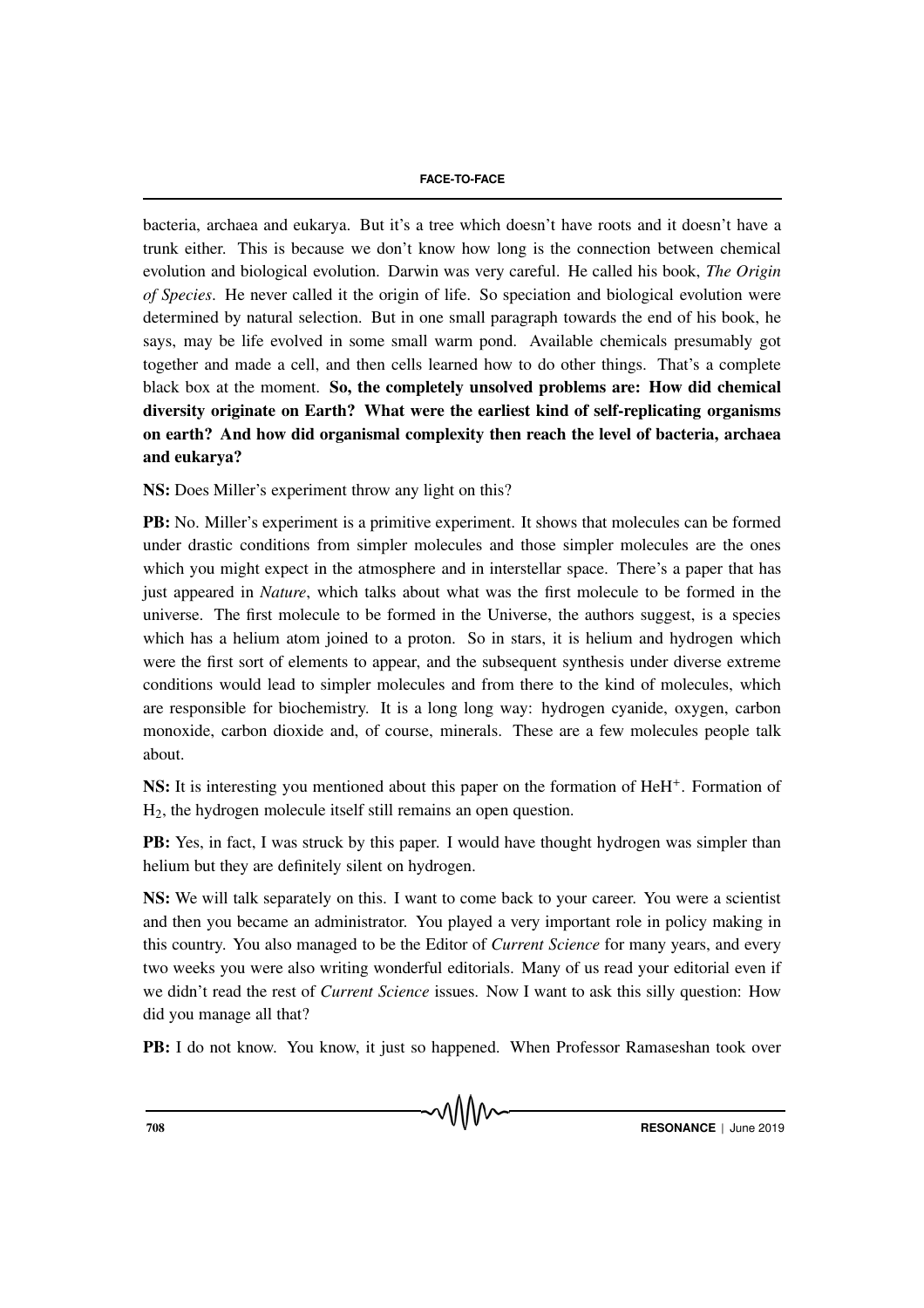## **FACE-TO-FACE**

the editorship of *Current Science* in 1988, it had reached a low point as many Indian journals do. He was keen on reviving it. He appeared in my laboratory one day and told me that this was what he was going to do, and he sort of drafted me to the task of helping him. I never figured out how he arrived there and why he thought of me. But I began to work with him on the technical aspects of the journal, in reviving it, what to do and so on. I was always interested in writing. When I was in college, I actually worked on a college newspaper, which I, along with others, started. It was called *The Fergusson Review*. I was always interested in taking up journalism as a career. But in the 1960s that didn't seem to be an option where you would be able to keep body and soul together. So I went to do a Master's degree. But the desire remained with me. So, here was an opportunity to write. I hadn't really thought of writing too much until one editorial board meeting. You know, editorial board meetings are interesting; all the people who attend and make suggestions generally never do anything other than make suggestions. And one senior person said, "You know a journal must have an editorial. Look at *Nature*." So I started.

NS: You mean earlier there was no editorial in *Current Science*?

PB: No, there was no editorial in recent times. I went back to the issues of 1930s and found editorials in the early years. The Journal started in 1932.

NS: Was it started by Raman?

PB: No, it was not started by Raman. Raman gets credit for many things he didn't do. In Bangalore, everything in science in the 1930s is attributed to Raman. It was started in Central College by C.R. Narayan Rao and a small group of three people. Among them was Professor M. Sreenivasayya, who was also there at IISc. This group started *Current Science* in 1932. The driving force for starting a journal came from the then director of the Indian Institute of Science, Martin Foster, who had actually written a note, in 1928, that there should be a journal and so on. Raman arrived in Bangalore only in 1933. Later on, he became the President of the Current Science Association. Once he became the president, he remained the president for life. I think that's where the story started. It did have editorials in the early days, and those editorials were extraordinarily good editorials because they were written at a time when the freedom movement had started. India was thinking about other things, and they were remarkably well-written editorials.

NS: Since this interaction was driven by the *Resonance* team, before I thank you for this wonderful interaction, I want to ask you if you have a message for the young readers or students who are undergraduates. Many of them find their peers going for Engineering and Medicine. What should they do? What should keep them motivated if they want to become scientists?